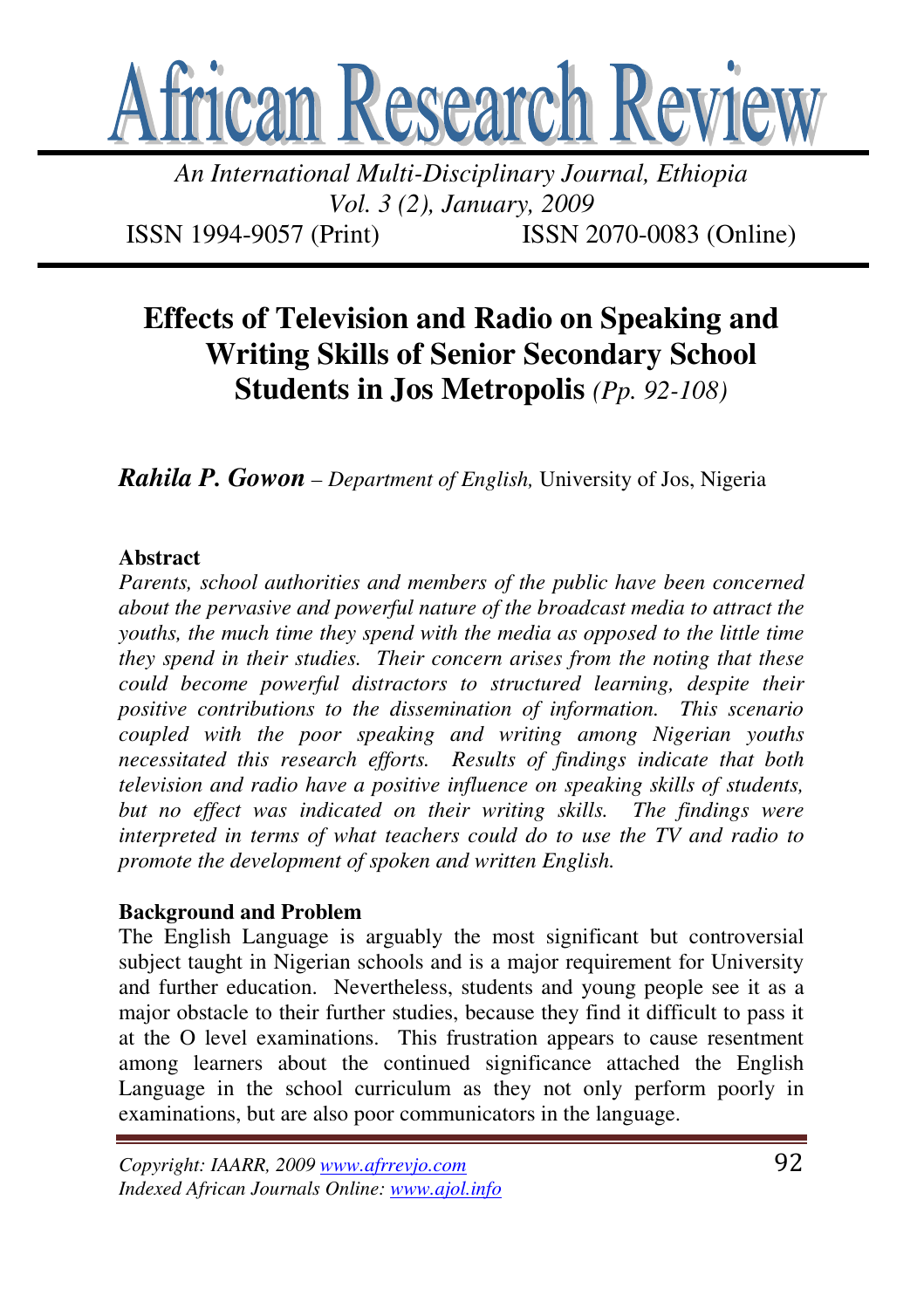Statistics released by the West African Examination Council (WAEC) Nigeria office in Lagos in 2003 revealed that the poor performance of secondary school students in English Language had been a recurrent decimal. The report indicated that problematic areas of the language are of grammatical constructions, spellings and punctuation including both comprehension and summary. In addition, a major feature of English Language teaching and learning in Nigeria is that, it is not static but constantly changing and developing new ideas in response to the classroom, sociological and political realities on ground. Realities that bring about new developments and change of ideas in relation to English Language is the broadcast media because they are pervasive and easily accessible as media of entertainment, information and even education.

The broadcast media, to which the television and radio belong, is identified as alternative to classroom teaching. Dooerken (1982), Hyde (1983), Barren (1999) and Lratim-uba (2001) note that by the time children arrive kindergarten, they would be able to name more fictional characters from television and radio than people in real life due to the fact that the television and radio give variety of information well beyond what children might be expected to obtain from primary groups such as the family, the school and the classroom. The broadcast media, including the television and radio are not just mechanical devices for creating worlds of illusions, but are avenues of creating new language with new powers of expressions. These powers of expressions influence English Language usage in the educational sector through the use and misuse of the language. For instance, in an attempt to mobilize the public for action or for a change of attitude; programmes are packaged and presented to reach both rural and urban dwellers without sensitivity to the rules of the English Language. In addition, commercial and advertisements further mangle the language with incomplete comparisons. These comparisons are heightened by the way sales are implied, suggested and given hint to - almost say things which codes, rules and regulations and good taste forbid.

This brings about a generation of children and learners who are unable to express themselves clearly and therefore, unable to write decent language, especially the English Language. This effect is to be expected since programmes of the televisions and radio are largely oral and visual, with little or no opportunity provided for interaction with prints. This deprives children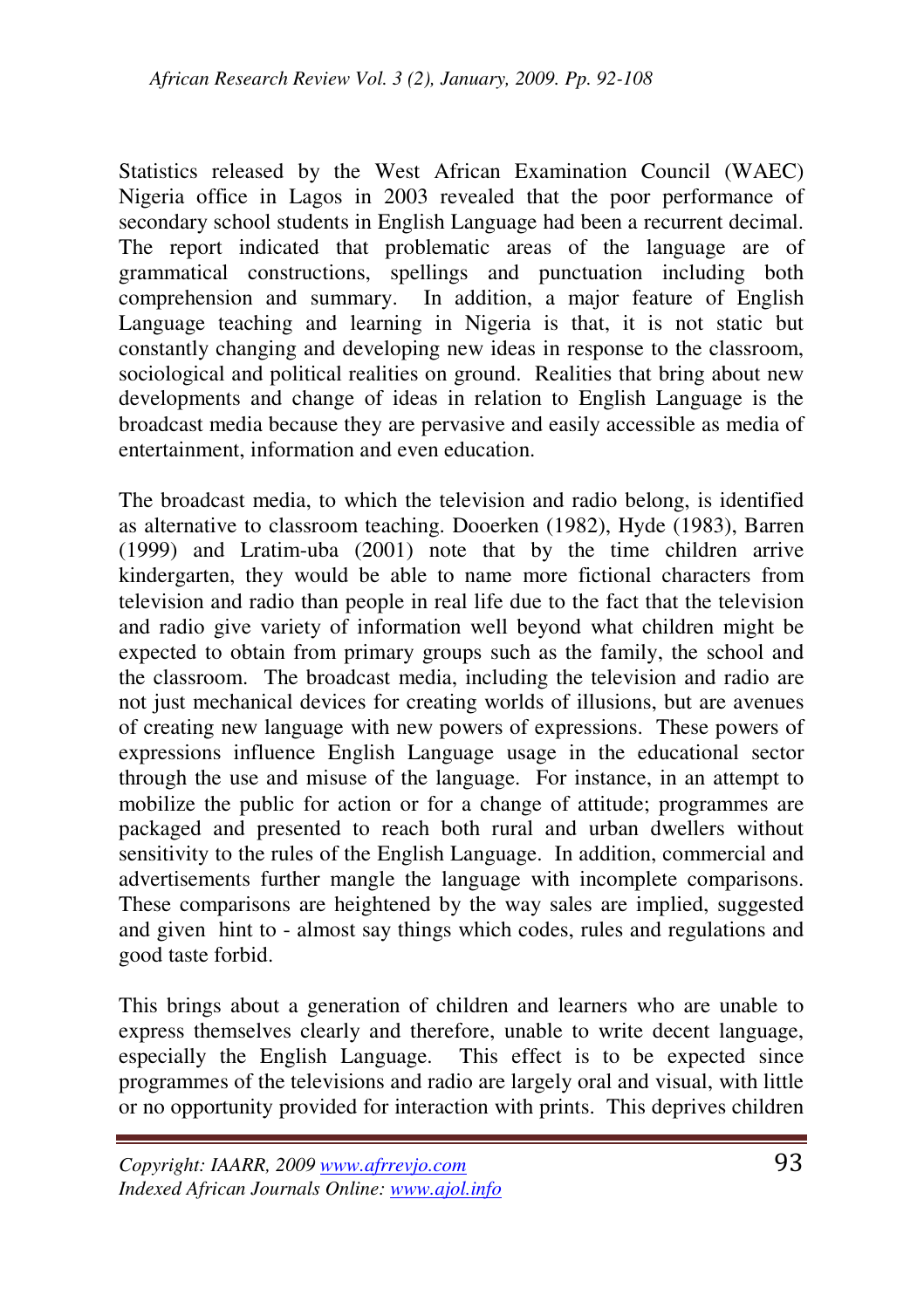of the nuances of written expression that involve much review, analysis, synthesis and evaluation. For a second Language situation where students are supposed to read lots of materials in order to grasps the nuances of the language, the television and the radio discourage this. Thus, the study set out to investigate how the television and radio affect the English Language learning skills of speaking and writing among students in Nigeria, especially in Jos metropolis.

## **Purpose of the Study**

Purpose of the study was to investigate the effects of the television and radio on the English Language speaking and writing skills of students in secondary schools. To achieve this, the study:

- i. Surveyed the time spent in watching and listening to programmes of television and radio
- ii. Determined the effects of television and radio on secondary school students speaking abilities.
- iii. Determined the effects of television and radio on secondary schools students writing abilities.

## **Research Questions**

The following research questions were posed to guide the study

- 1. How much time do secondary school students spend in watching and listening to television and radio programmes?
- 2. Do television and radio programmes enhance or inhibit writing and speaking abilities of secondary school students?

## **Research Hypotheses**

The following hypotheses were also formulated to give guidance and direction towards resolving the problem of the study:

There is no significant difference;

- 1. In the pre-test achievement mean scores of students exposed to programmes of the same media and the control group in spoken and written expression.
- 2. Between the pre-test and post-test achievements mean scores in spoken expression of students exposed to programmes of television and radio and those not exposed to programmes of the same media.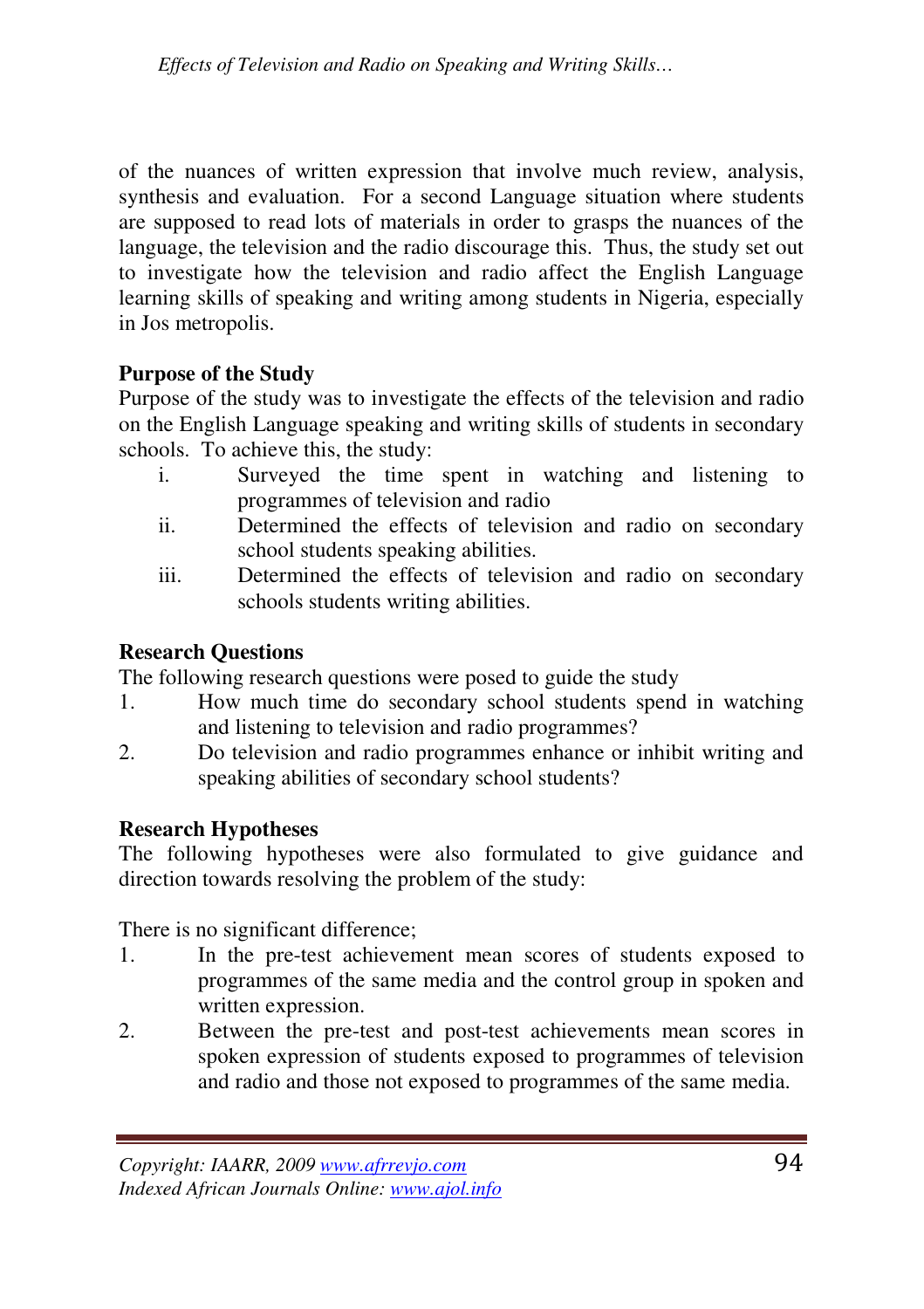- 3. Between the pre-test and post- achievement mean scores in written expression of students exposed to programmes of television and radio and those not exposed to programmes of the same media.
- 4. Between the pre-test and post-test achievement mean scores of students exposed to radio programmes only in both spoken and written expression.
- 5. Between the pre-test and post-test achievement mean scores of students exposed to television programmes only in both spoken and written expression.

#### **Theory of using Television and Radio in Language Teaching and Learning**

In discussing television and radio in language learning, efforts were made to highlight its methodology and practice. Weisse (1985) note that, in an age of rapidly expanding international communications, the need and ability to speak an international language are growing, and that no medium can bring to life more authentically and efficiently the target countries of language learning and a stronger motivation to learn a language than the television and radio. He observe that by 1985, several hundred television and radio language courses and series with over 22,000 individual programmes had been produced around the world, thus explaining the enormous worldwide expansion of these audio visual educational disciplines which fuse together language teaching, information and entertainment.

In an earlier treatise, Sherrington (1973) had highlighted that the television and radio had not taken to language teaching with the warmth and creativity with which they had embraced other subjects in the curriculum and attributed the situation to the seeming inherent deficiencies of both the television and radio in applying educational principles in teaching. However, in further analyzing the probable reasons for the lack of enthusiasm for teaching language programmes in the television and radio, Sherrington (1975) further notes that it was not because the television and radio were not good media for language bearing programmes. He rather explained that the advantages of language broadcast programmes in schools conditions were questionable because of the methodology. Whereas, in mathematics or science, these corroborates advantages were outstanding because they dealt with prescribed techniques. Herman (1985) reported a survey conducted by Hickel on television language-teaching programmes in nineteen countries who were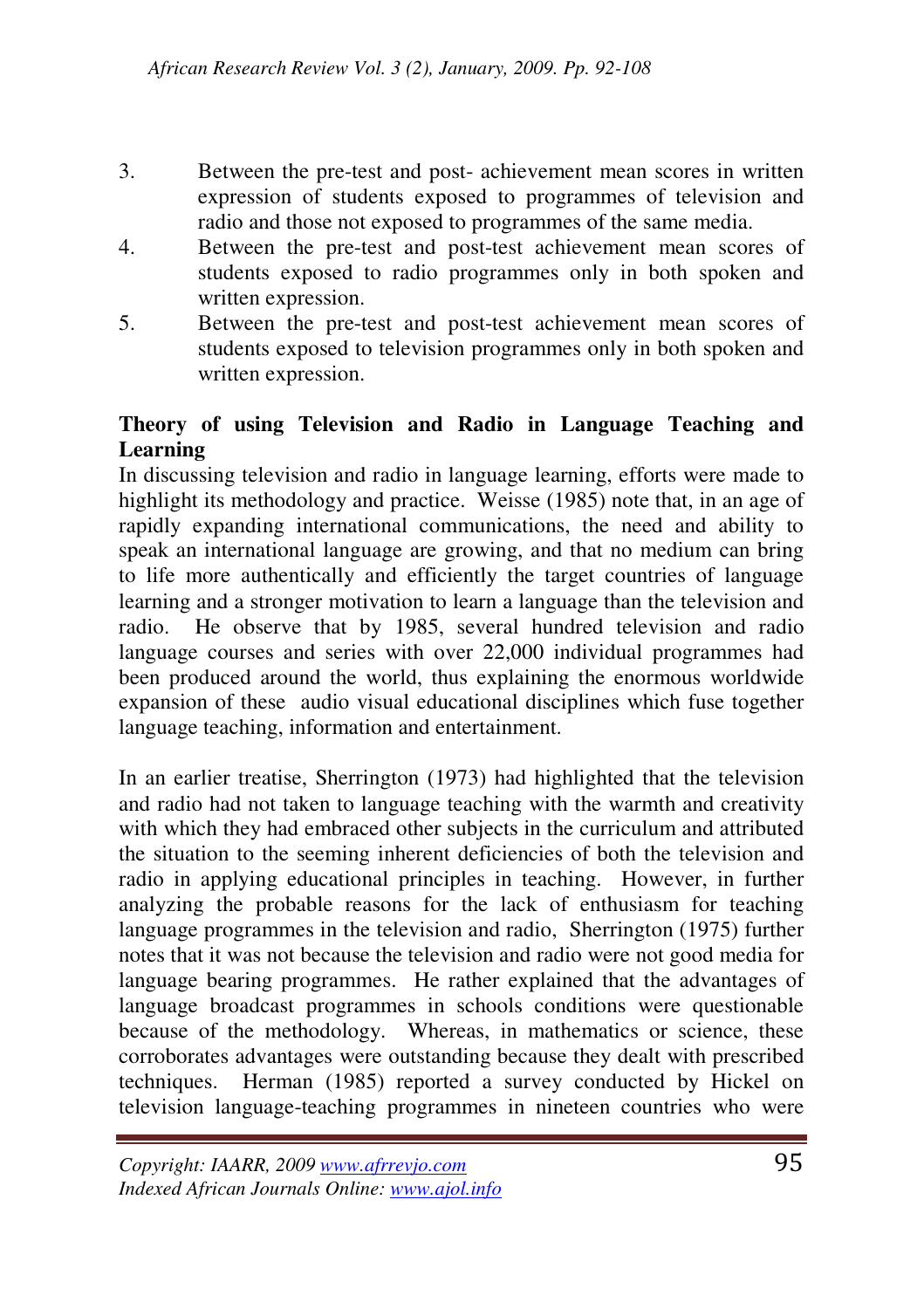signatory to the European Cultural Convention in 1965; which stated that though almost all those countries had educational system at a child's fourth level of development, they offered few programmes for complete beginners. The survey also noted that most of the instructions were geared to students with two or three years of prior study of the language, while there was a large gap in instructional television until the stage of pre-university cultural teaching. In explaining these gaps, Hickel (1965) questioned whether the medium itself was at fault, whether these gaps were deliberate or fortuitous, or if these were due to an inherent lacuna in the television presentation of language teaching.

These questions indicate that the misgivings about the use of television in language teaching stems from the supposition that "Language teaching is a well-defined, unchanging factor. Therefore, any inability to accommodate television to its demands must be the fault of the television. But language teaching has not in fact remained unchanging. It had changed and developed over the years as theories and methodologies have won wide spread approval and are still being eclipsed by other ideas and methodologies. In addition, Sherrington (1973) and the British Broadcasting Corporation (200) give two features of programmes aimed at teaching language by the television and radio as shown below:

- 1. Programmes for teaching English overseas where inducing viewers to react to stimulus is a strong element of this approach. Thus, lengthy periods are spent with a television teacher conducting drills from the screen, cuing the audience for repetitions and substitutions in the manner of pattern practice, the type of exercise, which dominated audio-lingual methodology for many years. The cue may be verbal or visual but the aim was to make the learner produce automatically the structure being dealt in the programme. The few English language learning programmes found in the broadcast medium in Nigeria have largely adopted this approach to language teaching and learning.
- 2. A second feature of programmes for teaching language is the demonstration of language as behaviour. This approach views television and radio as enabling teachers to structure for the viewer the contexts within which language behaviour occurs. Language behaviour occurs haphazardly in life, while, for the purpose of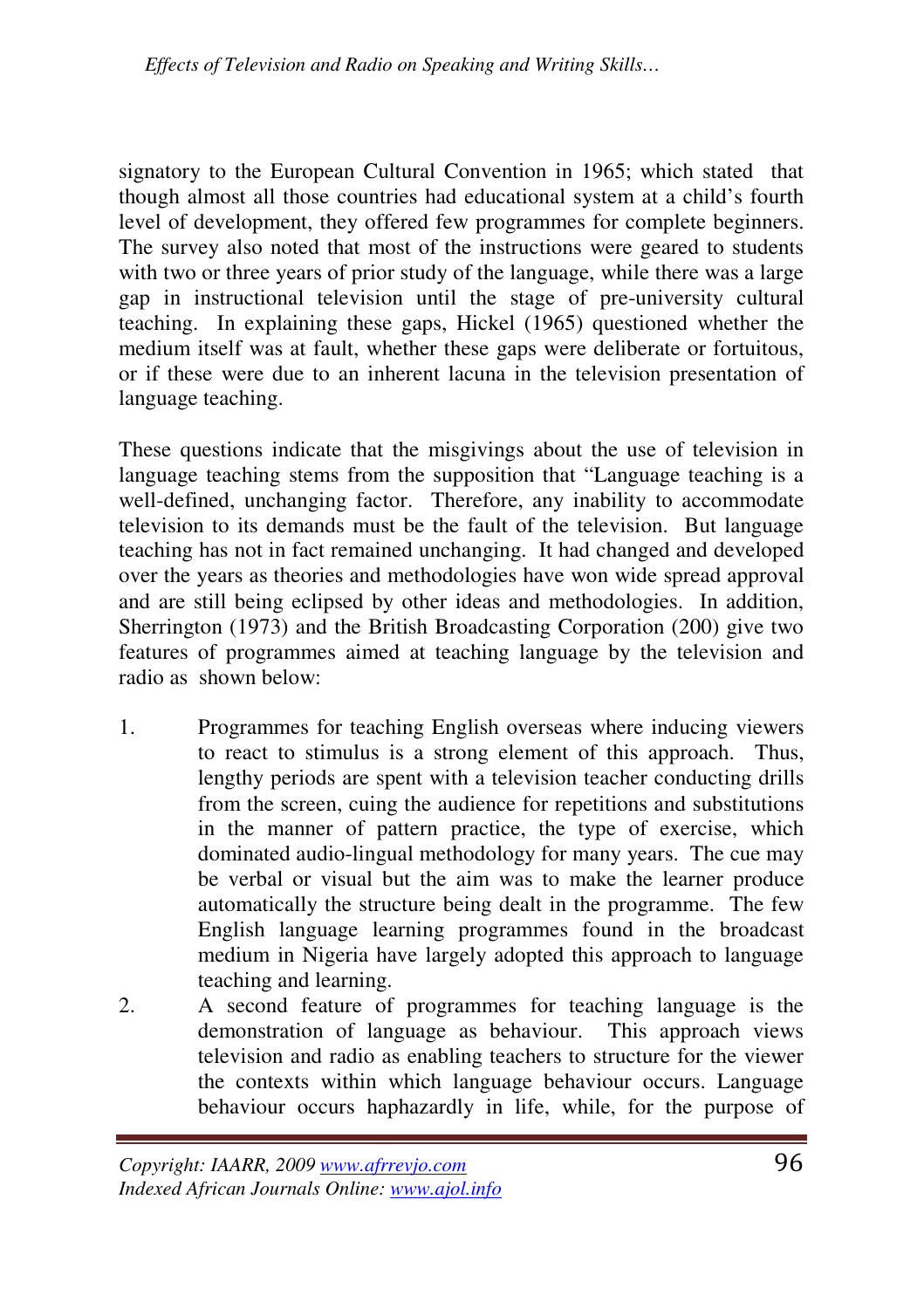teaching, it needs to be examined, broken down and served in a structured form, so that it can then be graded and sequenced as a language item to fit each stage.

It is in this light that Saporta (1986), Bazzal (1989), and the British Broadcasting

Corporation (2000) note that the television and radio can and do present natural situations within which language occurs – with no forced information patterns, no contrived actions such as opening and closing doors to illustrate 'he is opening', 'she is closing', with no need to hold up a book and ask "what is this?". For, when the answer to such issues is obvious, the greater will be its teaching value. Therefore the television and the radio are able to do what the classroom teacher can never do and that is to present language together with a great deal of its extra linguistic environment. 'BBC English' and 'Television English' have embraced this approach to language teaching and learning to accommodate new innovations and viewer's needs.

Furthermore, Bazzal (1980) and Saporta (1986) further emphasize that initially, most audio-lingual, audio-visual and television language courses emphasis the primacy of the spoken English, often ignoring completely the reading and the writing skills. It was often said in defence of this sequence of stages that this was a natural progression, reflecting the sequences in which a child acquires his or her first language. The literate skills are said to be easier to approach from a firm grounding in the spoken language, perhaps in the light of the popular linguistics theory of those days. Nevertheless, it seems unnecessary to erect this idea into a principle, irrespective of the situation in which the language is being taught. In a second or foreign language situation, the relative importance accorded to the various skills in the selection of material will presumably vary according to the degree to which students are likely to use them. There may be a good case for mixing the four basic language skills from the beginning.

If this is the situation in language teaching and learning in television and radio, how can the media audience then react to such phenomena where no link exists between them and the studio teacher? It is here that the researcher thinks that some distinction needs to be made between teaching procedures that can involve the mental capacity of the students to a greater extent and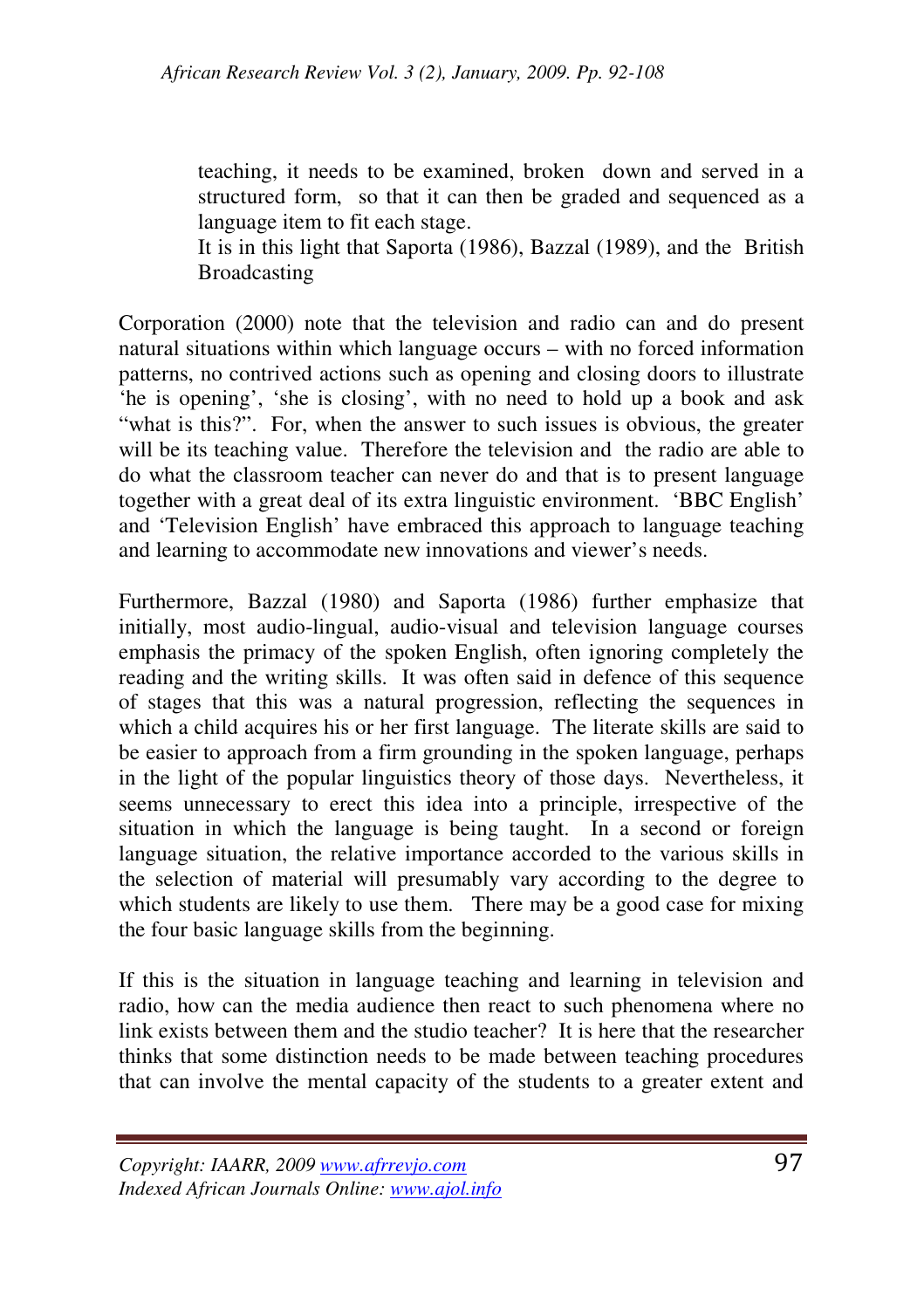practice procedures (in which certain types of stimulus-response work may be used to enhance the proficiency of learners or students)

## **Practice of Using Television and Radio in English Language Teaching**

Since the English Language is an international language used by most broadcast media organizations, and is also the focus of the study, the literature will examine how some international broadcast organizations have used it in teaching those who use English as second language. The voice of America (VA) transmit programmes in American English for education, entertainment and information, though it has a segment for teaching "English for second speakers" on Thursdays at 6:30 am Nigerian time.

The British Broadcasting Corporation on the other hand, has established and maintained its position as the world's leading producer of films, television, video and radio courses and materials for English as a foreign or second language. Courses are designed to suit various needs such as beginners, intermediate and relatively advanced learners and with content covering diverse topics of English grammar. With time, the content was broadened to include dramatization to test listening comprehension and documentaries on novelists, dramatists, poets and authors for those interested in literature. Phone-in chat shows and quiz were also introduced to cover diverse areas of the language components of the programmes. Courses are all designed for television and radio transmission, classroom use and individual study or a combination of rather two or three of these. (BBC English and English by radio 2002).

Television English, a programme jointly developed by the British Council and BBC English by television, is also a further improved attempt at using the medium in teaching English. This takes the form of videos, which students or audiences watch and then respond to specific questions each of which has a different purpose and focuses on a different aspect of the video. A range of activities explore, for instance, the visual and verbal meanings, the language terms used and demand further different skills ranging from informal discussion, formal reporting, using oral reading and writing task. The programme is titled BBC English (world learning) and transmitted at 5.30 –pm local time every Wednesday (British Council and BBC English (2002).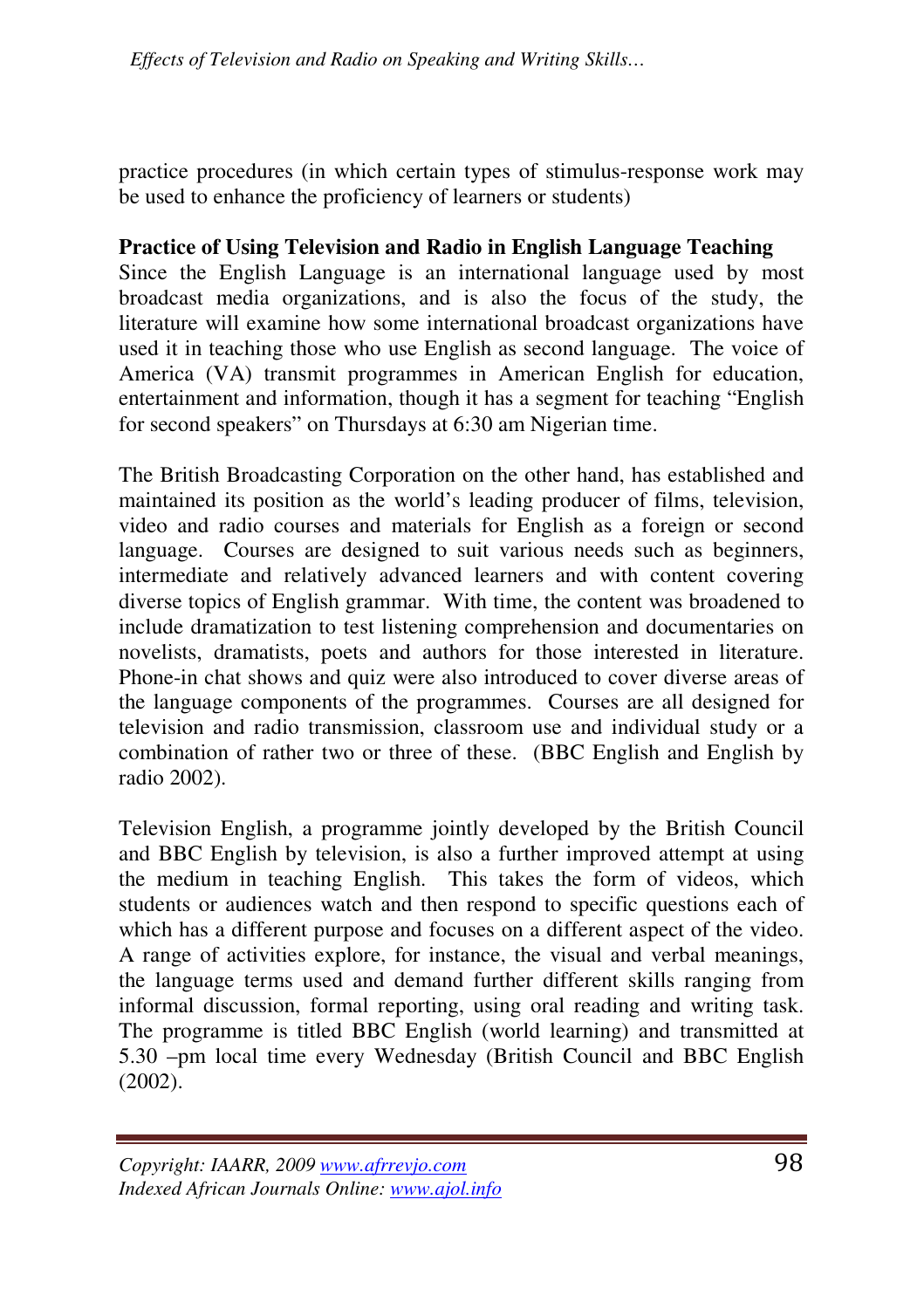In Plateau State of Nigeria, the Nigerian Television Authority (NTA) Jos, broadcasts "Sesame Street" and "Fun Bus" that teach junior primary children literacy skills, and "You Need to Know" that teach senior secondary students skills on answering examination questions in various subjects, including English language and literature, while learning about issues in life. Plateau Radio Television Corporation, (PRTVC) Jos, broadcasts "Schools challenge" on general knowledge "Schools Debate" and "Primary Quiz" on the radio arm of the organization. It broadcasts "English Made Simple" on its arm of television as part of its programme of teaching secondary school students major school subjects on the television. These programmes are both studio and out of studio recordings involving some selected students and studio teachers/presenters. Therefore, it is clear that programmes of the electronic media show language in action, since language behaviour is a practice procedure and not only a teaching technique. This study considered the use of the television and radio as complementary to the school's curriculum rather than supplementary especially to the English classroom activity and would also integrate the two approaches enumerated by Sherrington (1973) in the use of the broadcast media in language teaching and learning.

# **Methodology**

## **Theoretical framework**

The social learning theory (recently changed to social cognitive theory) was the theoretical framework used as it emphasizes the importance of observing and modeling the behaviour, attitudes and emotional reactions of others. Medcalf Glynn and Moore (2004) in describing Bandura's social foundation of Thought and Action asserts that the theory focuses on the acquisition of behaviour, believing that people acquire behaviour through the observation of others, and then imitate what they have observed. The modelling process underlying observational learning includes;

- (a) Attention
- (b) Retention
- © Motor Reproduction and
- (d) Motivation

This theory was chosen as the theoretical framework of the study because students were likely to acquire certain English Language Communicative skills from the media as they observed (watch listen and imitated these observable tendencies from the media). Negative or positive influences of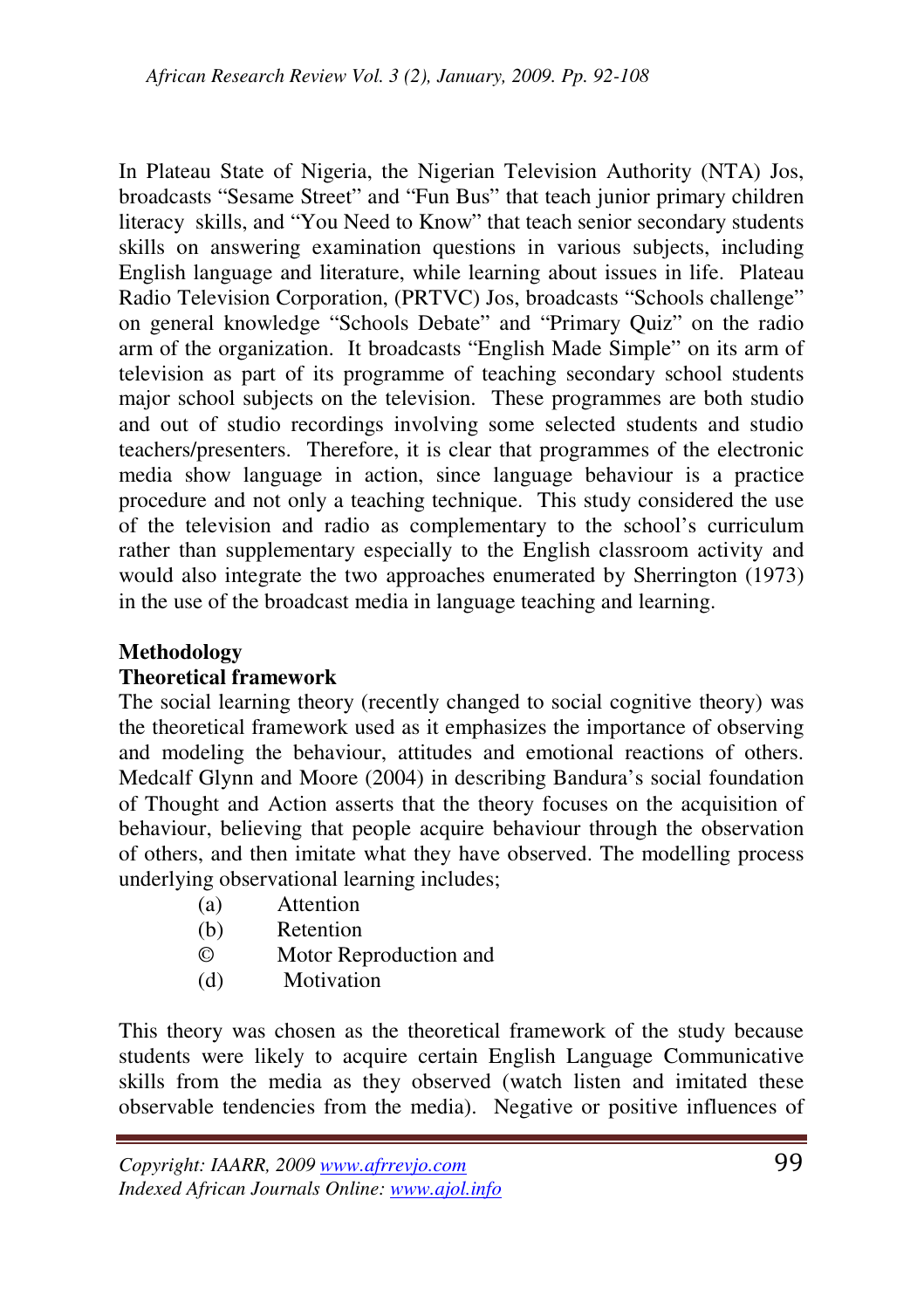English Language learning skills from the electronic, media were enhanced or discarded at the "retention" "reproduction" and motivation levels of these principles of the social learning theory.

#### **Research Design, Instruments and Validation**

The study used the combination of the survey and the experimental designs. The survey design involved the survey of the accessibility of the television and radio to students, time they spend in watching and listening to TV and radio and the determination of their programme preferences. This served as a baseline survey, where information was used in the experimental component. The experimental design component was used to determine how the electronic media affect the oral and written communication expressions in English Language.

The questionnaire was used during the component, while the Pre-test, posttest control group and two sets of English Language test were used during the experimental aspect of the research. The questionnaire was structure into four sections  $(A - D)$ , with each section constructed to obtained information on students' biodata, TV and radio accessibility, programme and language transmission preference and time spent in watching and listening to TV and radio programmes. The two sets of English Language tests had two questions in each test , requiring students to narrate and write on topics related to what they had seen or listened on the TV and radio. The scoring of the tests were over ten for each question type for oral and written, narration.

| Pronunciation               |         |
|-----------------------------|---------|
| Consonants and vowels       | 3 marks |
| Stress and pitch            | 2 marks |
| Fluency                     | 3 marks |
| Pause                       | 2 marks |
| Type for Written task       |         |
|                             |         |
| Punctuation and Spellings - | 3 marks |
| Expression                  | 4 marks |

Organization - 3 marks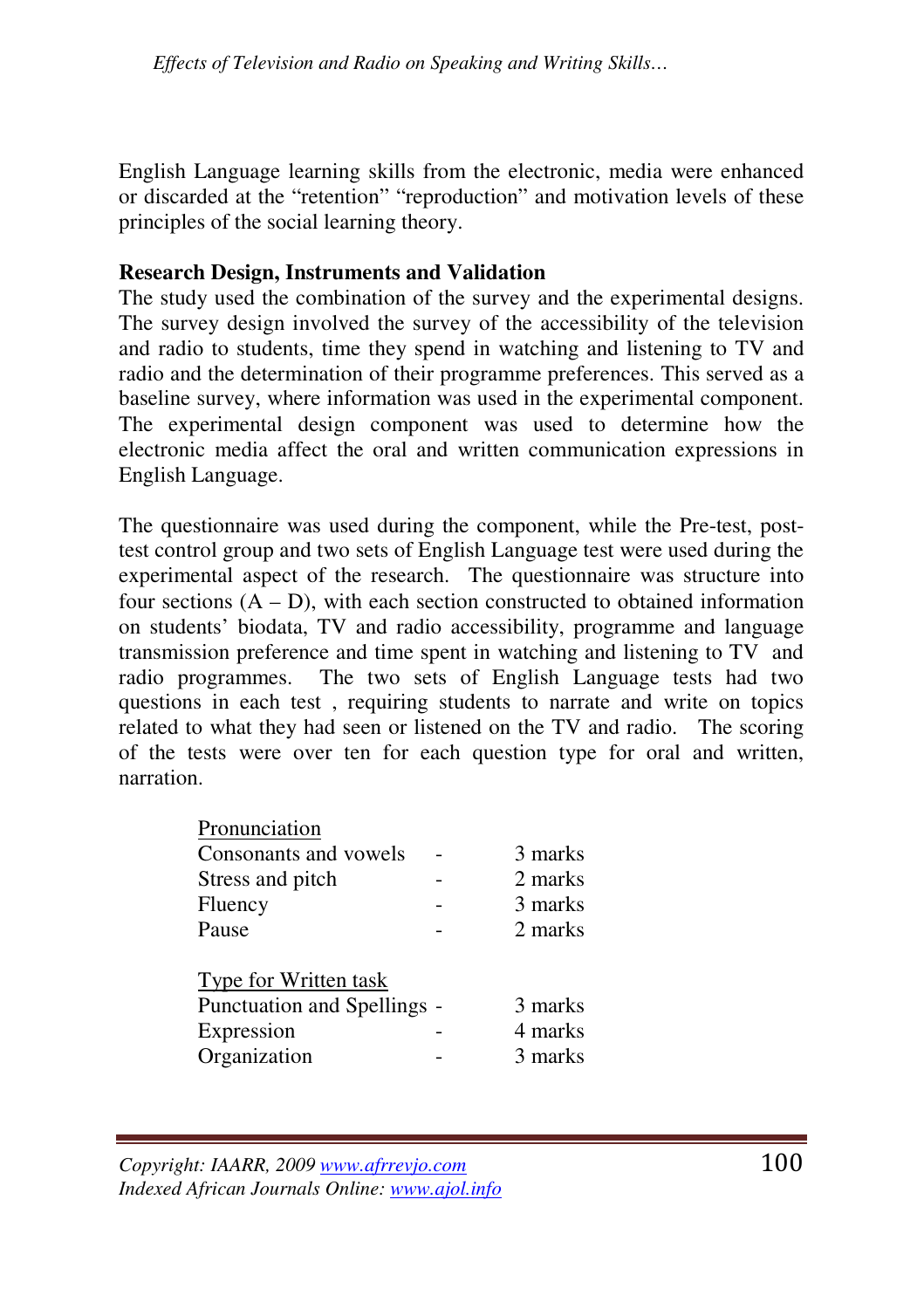#### **Sample, Data Collection and Analysis**

Four hundred senior students from four secondary school students in Jos metropolis were selected for the study using the stratified random sampling for selecting the students, and the purposive sampling technique for the schools. All four groups were pre-tested using one set of the English Language test to determine their pre-test condition for spoken and written competencies in English Language. The experimental groups were then exposed to programmes of Television and radio for eight weeks after which, all both experimental groups and the control group were post-tested using the second set of the English test. The results of the two sets of English test were tested to determine whether there was an effect or no effect of TV and radio programmes on students.

The t-test statistics and One-Way Anova were used to test the hypotheses – differences between the pre-test and post-test achievement mean score of students in the two English tests. The mean and standard deviation were used to answer the research questions of the study.

As shown in table 1, most boys spend 4 hours daily watching and listening to both radio and television, while a few spend 1 -2 hours doing same. On the other hand most girls spend  $1 - 2$  hours daily watching to both TV and radio, while a few spend 4 hours and above in doing same.

Tables 2 (2a & 2b) are produced to answer research question 2 which states thus "Do television and radio programmes enhance or inhibit writing and speaking abilities of secondary school students?.

Television and radio enhanced speaking better than writing as the means of speaking in all the media types are greater than those of written expression in all the media types, while deviation is also greatest at the speaking expression.

The calculated P of the post-test achievement mean scores of the four groups of students in the spoken expression (0.36) is less than the P value of .05 indicating that they were significantly different. Therefore the null hypothesis is reflected, while the alternative hypothesis is accepted. The alternative hypothesis states that there are significant differences between the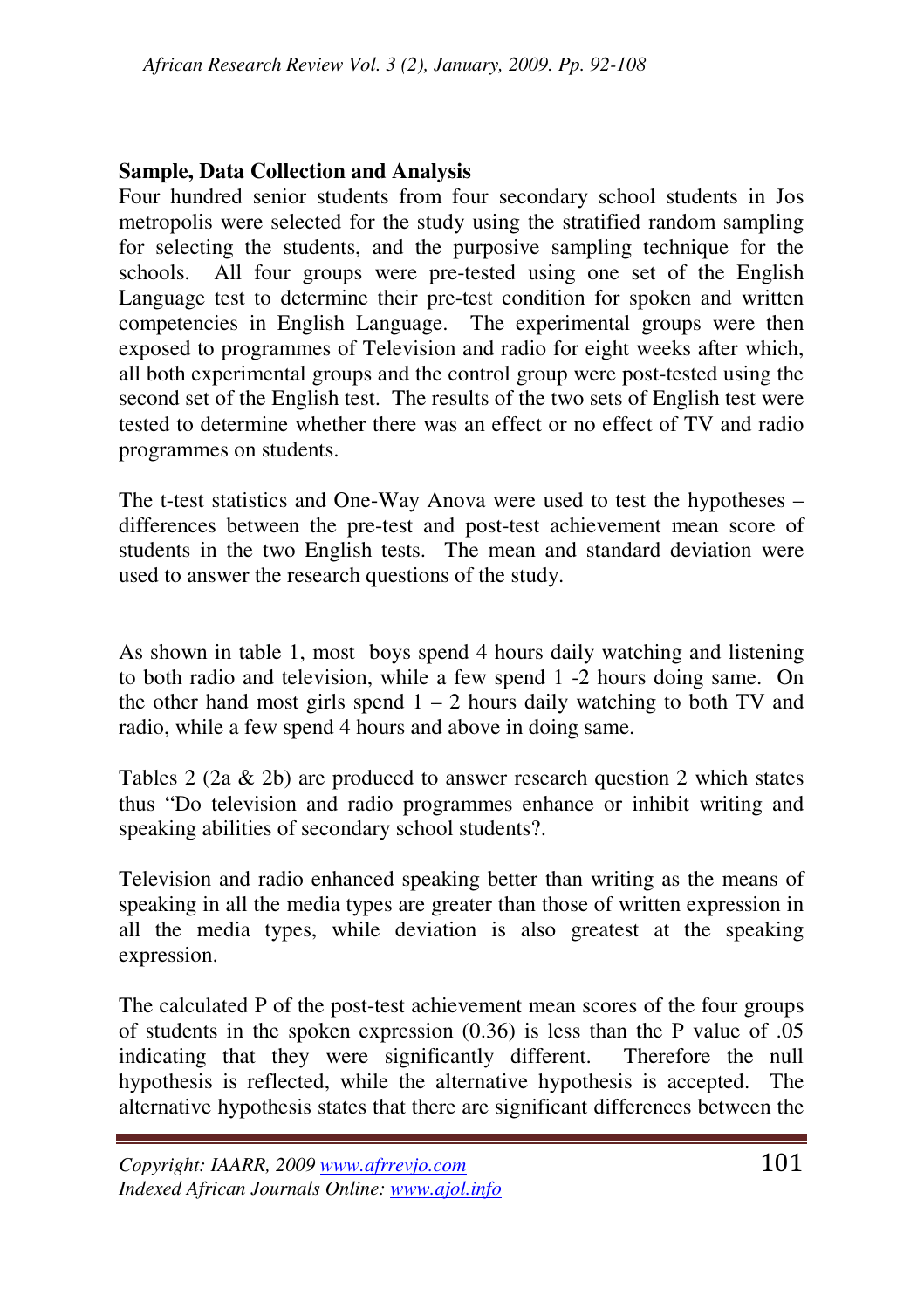post-test achievements mean score in the spoken expression of senior secondary school students exposed to programmes of  $T\overline{V}$  only, Radio only, TV and Radio group and those not exposed to programmes of the same media.

The calculated P. value of the Post-test mean scores of spoken expression was less than the P.critical value, while that of written expression was higher at the P.critical value. This meant that the Pre-test condition of the students in written expression were no the same in the groups, while it was the same for the spoken expression. Thus the nill hypothesis was rejected for the written expression and accepted for the spoken expression. The total language skill types indicate that there was no significance in the 2 language skill types at the pre-test level (See table 4).

The pre-test spoken expression as shown in table 5 had no significance with P.critical value of .802 while the Post-test spoken expression had significance with P.critical value of .-000. The pre-test of written expression had significance with P.critical value of .000, while the post-test expression had no significance value of .139.

The Pre-test and Post-test of spoken expression indicated a significant difference in favour of a significant effect of TV only on spoken expression, while the Pre-test and Post-test of written expression showed that there was no significant. See table 6

#### **Discussion**

Analysis of results indicated the following findings. There was no significant difference in the total pre-test achievement mean scores of students in the experimental groups and the control group for the three levels of comprehension and spoken expression, although a significant difference was found in the pre-test achievement mean score of written expression of the experimental groups and the control group.

A further finding of the result showed that there was a significant difference between the Post-test achievements means scores in spoken expression of senior secondary school students in the three experimental groups and control group implying that the television and radio had an effect on the spoken expression of students. This effect was on the positive side.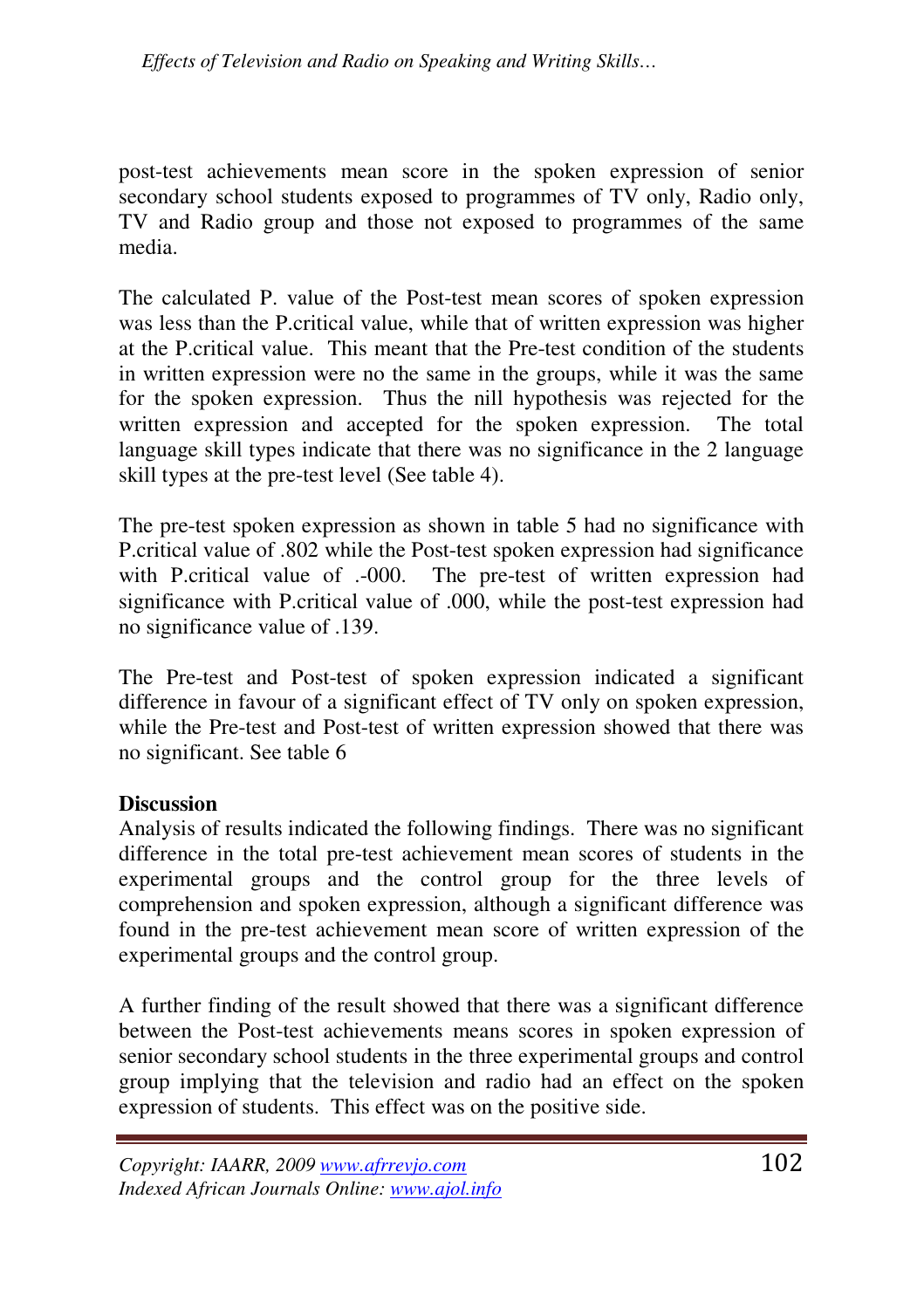No significant difference was established between the achievements mean scores of students in the experimental groups and those in the control group in written expression, implying that exposure of students to the programme of television and radio did not have any effect on their writing skills.

#### **Curriculum Implication and Conclusion**

From the foregoing research findings, it could be inferred that the TV and Radio can enhance some English language learning skills especially the spoken expression. This implies that the television and radio programmes can be integrated into the English Language lessons. However this should be done with caution and the following approaches are suggested: students should have exercises of making writing versions of oral forms of television and radio programmes such as documentaries, new and soap operas. These programmes could also be used as basis of initiating and enhancing topics and themes for essay writing.

The television and radio programmes should be used with appropriate spoken English language skills in English lessons to enhance appropriate language skill acquisition in children. Students should also be asked to correct wrong English Language usage found in both programmes of television and radio as classroom exercise. They should be taught the difference between media language of news reporting, entertainment, advertisement and expositions and how these can affect their acquisition of English Language skills. Finally, media education should be introduced into the curriculum of English language teacher training programmes to better equip teachers in handling the incorporation of media programmes into the secondary schools English language curriculum.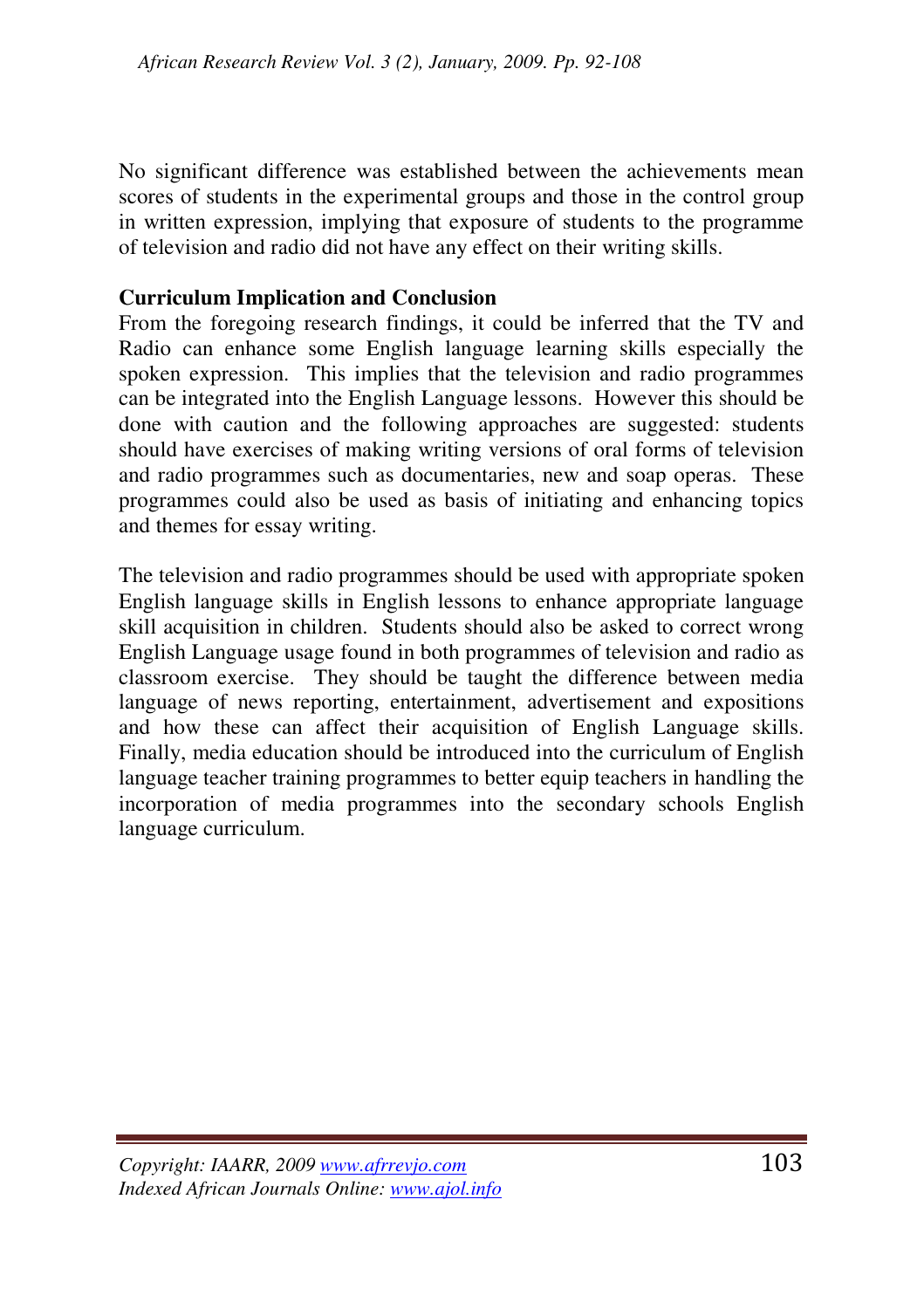## **References**

- Bazzal, G. C (Ed). (1989. *Primary media education: a curriculum statement.* London: The British Institute/Dept. of Education and Science.
- Bandura, A. C (1963). *Social learning and personality development*. New York: Holt, Rinehart and Winston.
- BBC. (2002). *BBC English*. London: Author
- Doerken, M. (1982). *Classroom combat: teaching and television*. New Jersey: Educational Technology publication.
- English by Radio BBC (2002). *Programmes:* London : Author.
- Herman, I. (1985). Early Education through television. In R. L. Hilhard (Ed.), *Television and adult education*. (pp 204 – 219) Massachusetts: Schenkmen Books, Inc.
- Hyde, S. (1983) *Television and radio announcing.* Boston: Houghton Mifflin.
- Ioratim-Uba, G. A. (2001). Youth, disco culture and the language of music: a Study of its impact on Nigerian secondary school students. *Jos Journal of General Studies, Jos*: 3 (1), 64 – 75.
- Saporta, S. (1966). Applied linguistics and generative grammer. In *trends in Language Teaching.* (4), 85 – 96 New York: McGraw Hill.
- Sherrington, R. (1975). *Television and language skills*. London: Oxford University press.
- The British Council and BBC English. (2002). *Television English.* London: Author.
- The west African Senior School Certificate Examination. May/June 2003). *Chief examiner's report.* Lagos: Author.
- Weisse, H. G. (1985). Teaching foreign language in the Federal Republic and Germany. In R. L. Hilliard (ED), *Television and adult education* (pp.65 - 66) Massachusetts: Schenkmen Book Inc.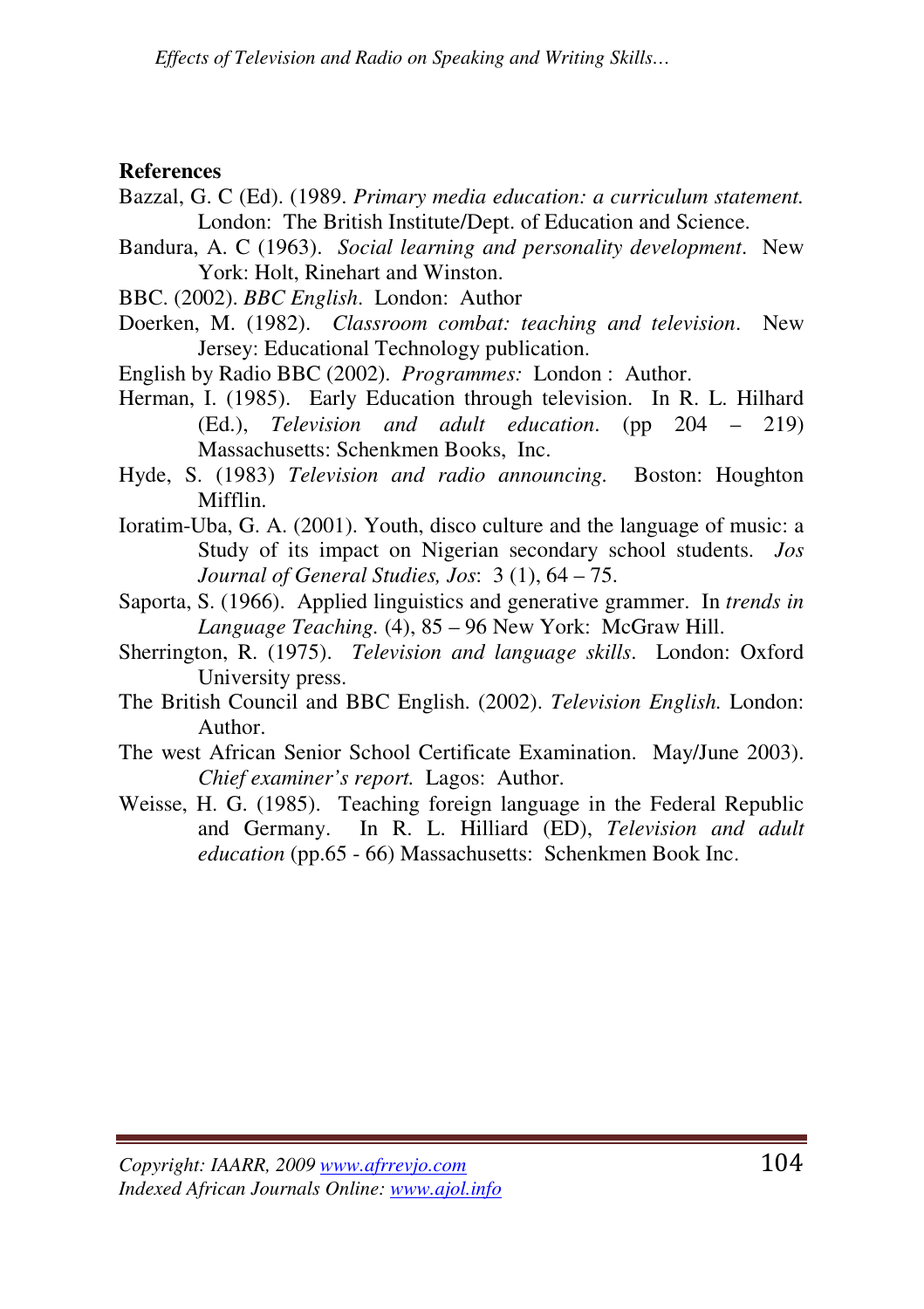| and listening to programmes of the television and radio by gender |      |      |        |      |       |      |  |  |
|-------------------------------------------------------------------|------|------|--------|------|-------|------|--|--|
| Time Spent in Watching                                            | Male |      | Female |      | Total |      |  |  |
| and Listening to                                                  | N    | $\%$ |        | $\%$ | N     | $\%$ |  |  |
| Programmes                                                        |      |      |        |      |       |      |  |  |
| $1 - 2$ hours                                                     | 30   | 20   | 35     | 25   | 65    | 22   |  |  |
| $2 - 4$ hours                                                     | 45   | 30   | 95     | 63   | 140   | 47   |  |  |
| 4 hours plus                                                      | 75   | 50   | 20     | 13   | 95    | 37   |  |  |
|                                                                   |      |      |        |      |       |      |  |  |

Table 1: Frequency and mean of time spent by students in daily watching and listening to programmes of the television and radio by gender

## Table 2a

Mean and standard deviation of speaking in the three media group types

| Type of    | Media Group     | N   | Х    | <b>SD</b> |
|------------|-----------------|-----|------|-----------|
| Expression |                 |     |      |           |
| Spoken     | Television only | 100 | 7.85 | 2.70      |
| Expression | Radio only      | 100 | 7.04 | 2.39      |
|            | TV and radio    | 100 | 7.00 | 2.69      |
|            | Control Group   | 100 | 3.01 | 1.40      |
|            |                 |     |      |           |
|            |                 |     |      |           |

## Table 2 B

Mean and standard deviation of writing in the three media group types.

|            |                 |     |      | - -       |
|------------|-----------------|-----|------|-----------|
| Type of    | Media Group     |     |      | <b>SD</b> |
| Expression |                 |     |      |           |
| Written    | Television only | 100 | 7.85 | 2.70      |
| Expression | Radio Only      | 100 | 3.53 | 1.60      |
|            | TV and Radio    | 100 | 3.49 | 1.85      |
|            | Control Group   | 100 | 3.38 | 1.52      |
|            |                 |     |      |           |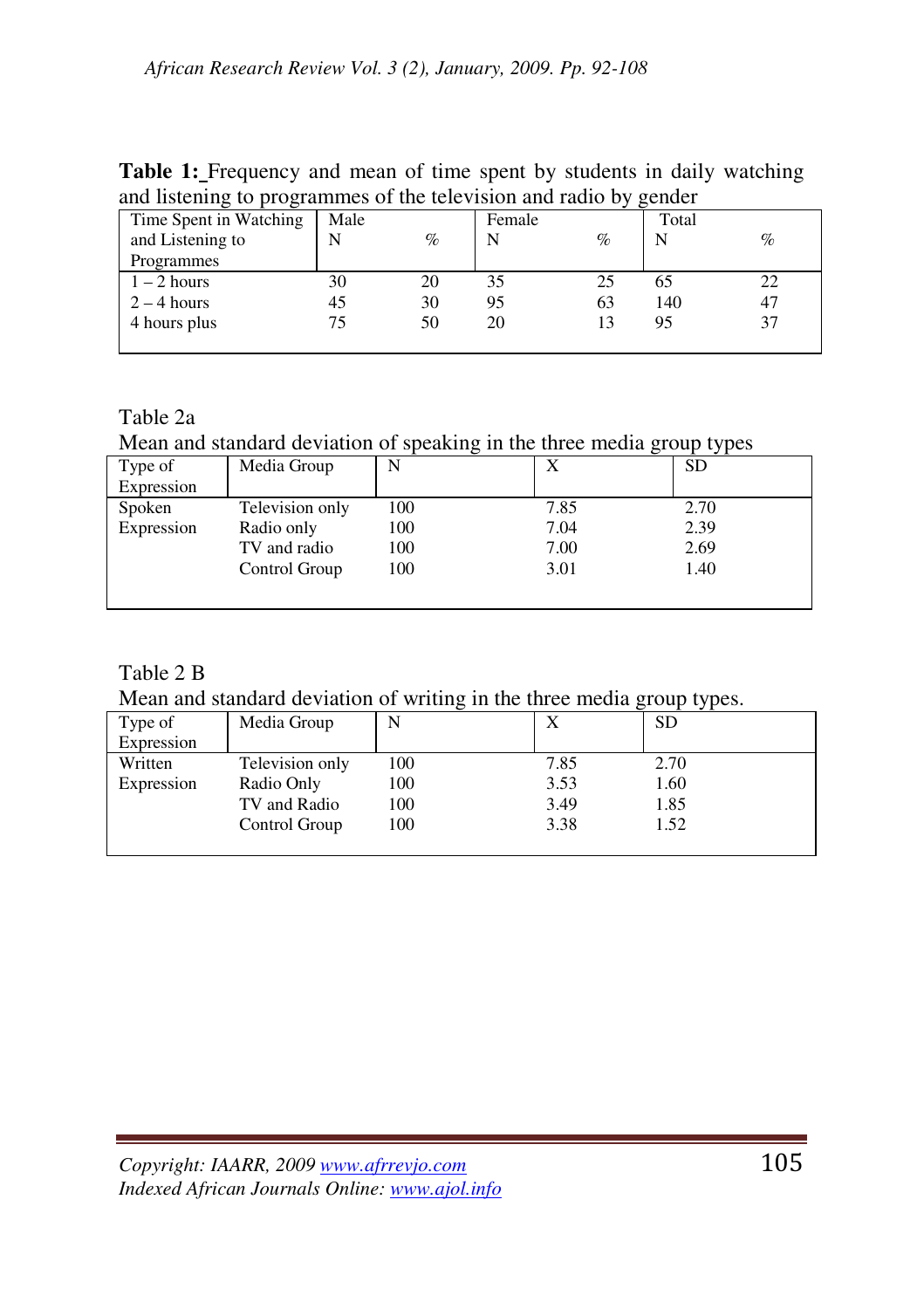Table 3: Result of the one-way ANOVA for Differences in the post-test Achievement mean scores of the radio only, TV only, Both TV and Radio groups and the control group in spoken expression.

| Language<br>Skill and<br>Type | Source of<br>Variation                         | Sum of<br>Square            | DF              | Mean of<br>Square | F.Cal | F.Crit Value |
|-------------------------------|------------------------------------------------|-----------------------------|-----------------|-------------------|-------|--------------|
| Spoken<br>Expression          | Between<br>Groups<br>Within<br>Groups<br>Total | 44.18<br>2736.99<br>2781.17 | 3<br>396<br>399 | 14.73<br>6.91     | 2.13  | .036         |

Note: P= 0.05

Table 4: Result of the one-way ANOVA for Differences in the post-test Achievement mean scores of Radio only, TV only, and the control group

| Language Skill    | Source of Variation   | Sum of   | DF  | Means of | F.Cal | F.Crit |
|-------------------|-----------------------|----------|-----|----------|-------|--------|
| Type              |                       | Squares  |     | Squares  |       | Value  |
| Spoken            | Between Groups        | 40.527   | 3   | 13.509   | 2.04  | .108   |
| Expression        | Within Groups         | 2621.398 | 396 | 6.620    |       |        |
|                   | Total                 | 2661.924 | 399 |          |       |        |
|                   |                       |          |     | 54.950   | 13.66 | .000   |
| Written           | <b>Between Groups</b> | 164.850  | 3   | 4.021    |       |        |
| Expression        | Within Groups         | 1592.340 | 396 |          |       |        |
|                   | Total                 | 1757.190 | 399 | 20.950   | 5.88  | .064   |
|                   |                       |          |     | 7.679    |       |        |
| Total of Language | Between Groups        | 50.987   | 3   |          |       |        |
| Skill Type        | Within Groups         | 268.887  | 396 |          |       |        |
|                   | Total                 | 390.874  | 399 |          |       |        |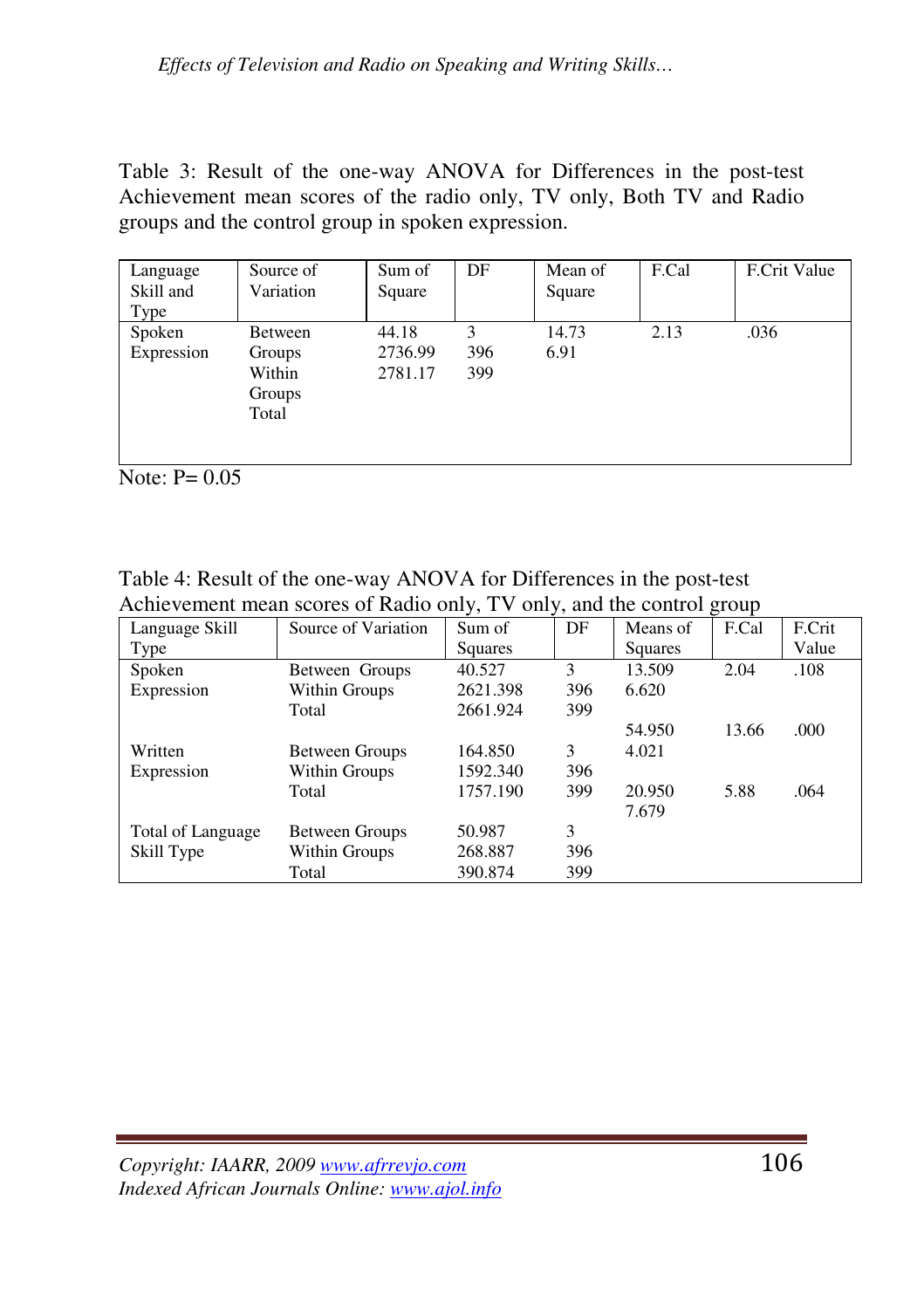Table 5: Result of t-test for difference between Pre-test and post-test Achievement Mean scores of secondary school students in radio programmes only and those in the control group.

| Test                            | Group         | $\mathbf n$ | X     | SD   | t.Cal   | df  | t. crit value |
|---------------------------------|---------------|-------------|-------|------|---------|-----|---------------|
| Pre-test spoken                 | Radio only    | 100         | 6.80  | 2.30 | $-1.74$ | 198 | .082          |
| expression                      | Control Group | 100         | 7.40  | 2.71 |         |     |               |
|                                 |               |             |       |      |         |     |               |
| Post-test spoken                | Radio Only    | 100         | 7.40  | 2.39 | $-88$   | 198 | $-000-$       |
| expression                      | Control       | 100         | 7.36  | 2.71 |         |     |               |
|                                 |               |             |       |      |         |     |               |
| Pre-test Written                |               |             |       |      |         |     |               |
|                                 | Radio Only    | 100         | 5.14  | 2.20 | $-4.98$ |     | .000          |
| Post-test written<br>expression | Control       | 100         | 3.90  | 1.35 |         | 198 |               |
|                                 | Radio Only    | 100         | 3.53  | 1.60 |         |     | .139          |
| Pre-test Total                  | Control       | 100         | 3.84  | 1.34 | $-1.50$ |     |               |
|                                 |               |             |       |      |         | 198 |               |
| Post-test Total                 |               |             |       |      |         |     |               |
|                                 | Radio Only    | 100         |       |      |         |     | .060          |
|                                 | Control       | 100         | 16.71 | 2.95 | $-1.07$ |     |               |
|                                 |               |             | 15.15 | 3.65 |         | 198 |               |
|                                 | Radio Only    | 100         |       |      |         |     | .000          |
|                                 | Control       | 100         | 12.35 | 2.42 | $-3.42$ |     |               |
|                                 |               |             | 16.12 | 3.34 |         | 198 |               |
|                                 |               |             |       |      |         |     |               |
|                                 |               |             |       |      |         |     |               |

 $P = 0.05$